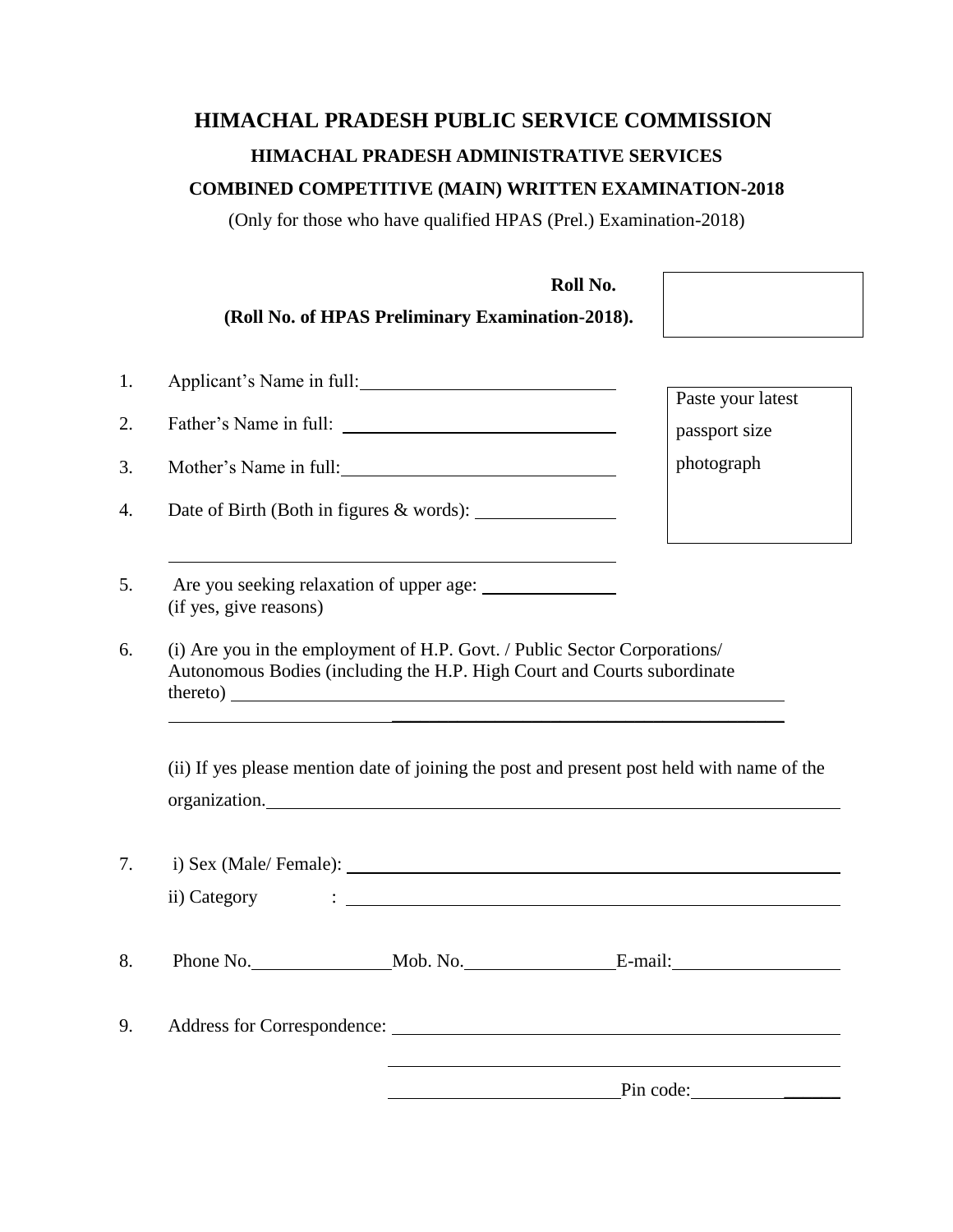10. Permanent Address:

(Place of residence, Post Office/ Police station, District & State)

Pin code:

11. Give particulars of all Examinations passed (Attach proof):

| Examination | Class or | Percentage of | Year | Subjects | Name of     |
|-------------|----------|---------------|------|----------|-------------|
| or degree   | division | marks         |      | taken    | University/ |
|             | obtained | obtained      |      |          | Board       |
|             |          |               |      |          |             |
|             |          |               |      |          |             |
|             |          |               |      |          |             |
|             |          |               |      |          |             |
|             |          |               |      |          |             |

l,

\_\_\_\_\_\_\_\_\_\_\_\_

12. Mention below the **one optional subject** you wish to choose for the HPAS Combined Competitive (Main) Written / Narrative Examination-2018.

 $i)$   $\overline{\phantom{a}}$ 

13. Have you ever been dismissed, removed or compulsorily retired from service (if so give detail). \_

\_\_\_\_\_\_\_\_\_\_\_\_\_\_\_\_\_\_\_\_\_\_\_\_\_\_\_\_\_\_\_\_\_\_\_\_\_\_\_\_\_\_\_\_\_\_\_\_\_\_\_\_\_\_\_\_\_\_\_\_\_\_\_\_\_\_\_\_\_\_\_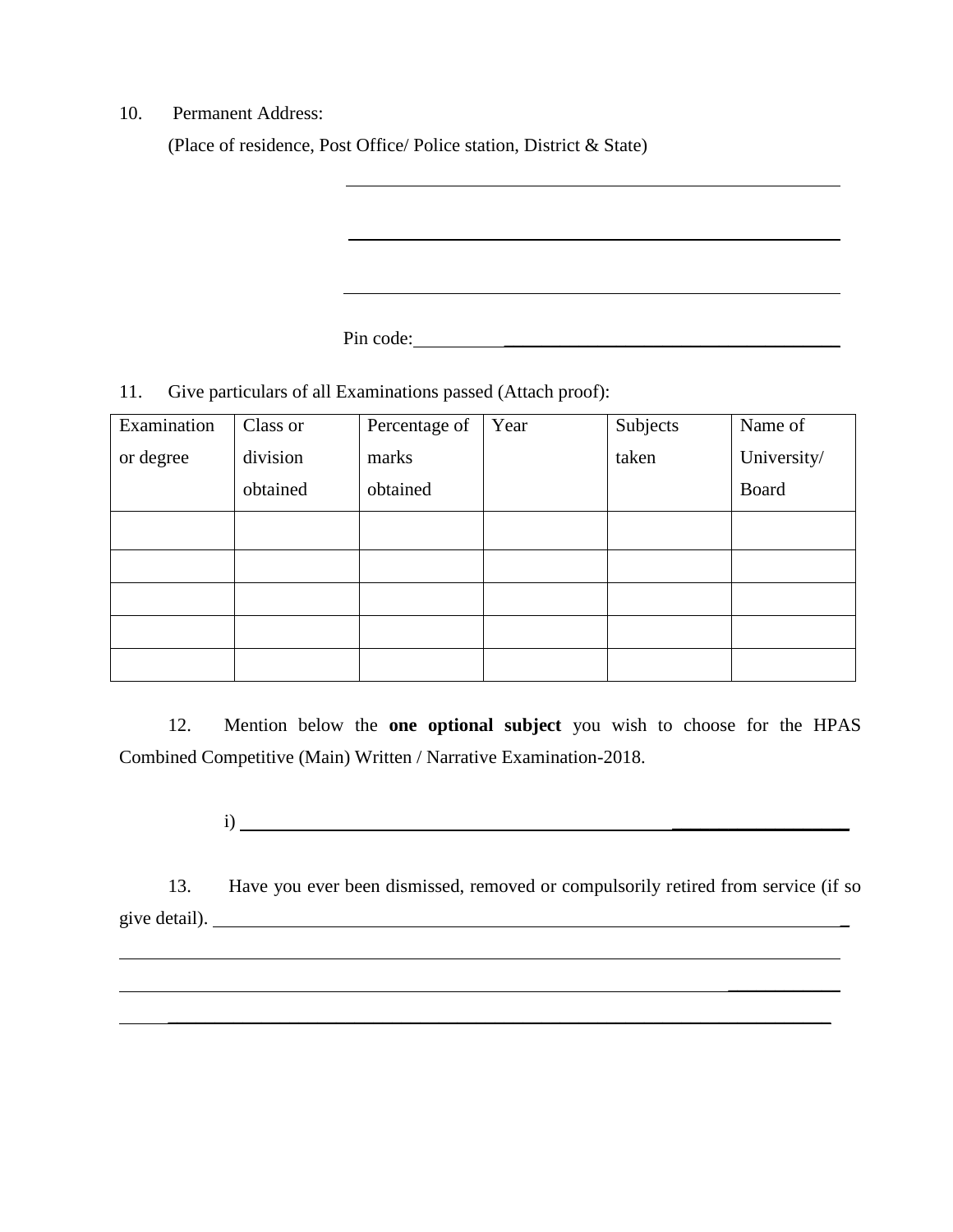14. Have you ever been debarred or disqualified by any Public Service Commission from appearing at its Examination/ selection (if yes, give details)

15. Have you ever been arrested/ prosecuted or convicted by a court of law (if so, give details).

\_\_\_\_\_\_\_\_\_\_\_\_\_\_\_\_\_\_\_\_\_\_\_\_\_\_\_\_\_\_\_\_\_\_\_\_\_\_\_\_\_\_\_\_\_\_\_\_\_\_\_\_\_\_\_\_\_\_\_\_\_\_\_\_\_\_

 $\_$  , and the set of the set of the set of the set of the set of the set of the set of the set of the set of the set of the set of the set of the set of the set of the set of the set of the set of the set of the set of th

 $\frac{1}{2}$ 

16. Mention below the particulars of the places where you have resided for more than a year during the preceding five years.

|         | Place of Residence with | Police Station/Distt. & | Period of Stay |
|---------|-------------------------|-------------------------|----------------|
| Sr. No. | <b>Complete Address</b> | <b>State</b>            | From To        |
|         |                         |                         |                |
|         |                         |                         |                |
|         |                         |                         |                |
|         |                         |                         |                |
|         |                         |                         |                |
|         |                         |                         |                |
|         |                         |                         |                |
|         |                         |                         |                |
|         |                         |                         |                |
|         |                         |                         |                |
|         |                         |                         |                |
|         |                         |                         |                |

- 17. Name and Complete Address (For Correspondence purpose) and Telephone Numbers of two respectable persons unconnected with the candidate.
	- 1.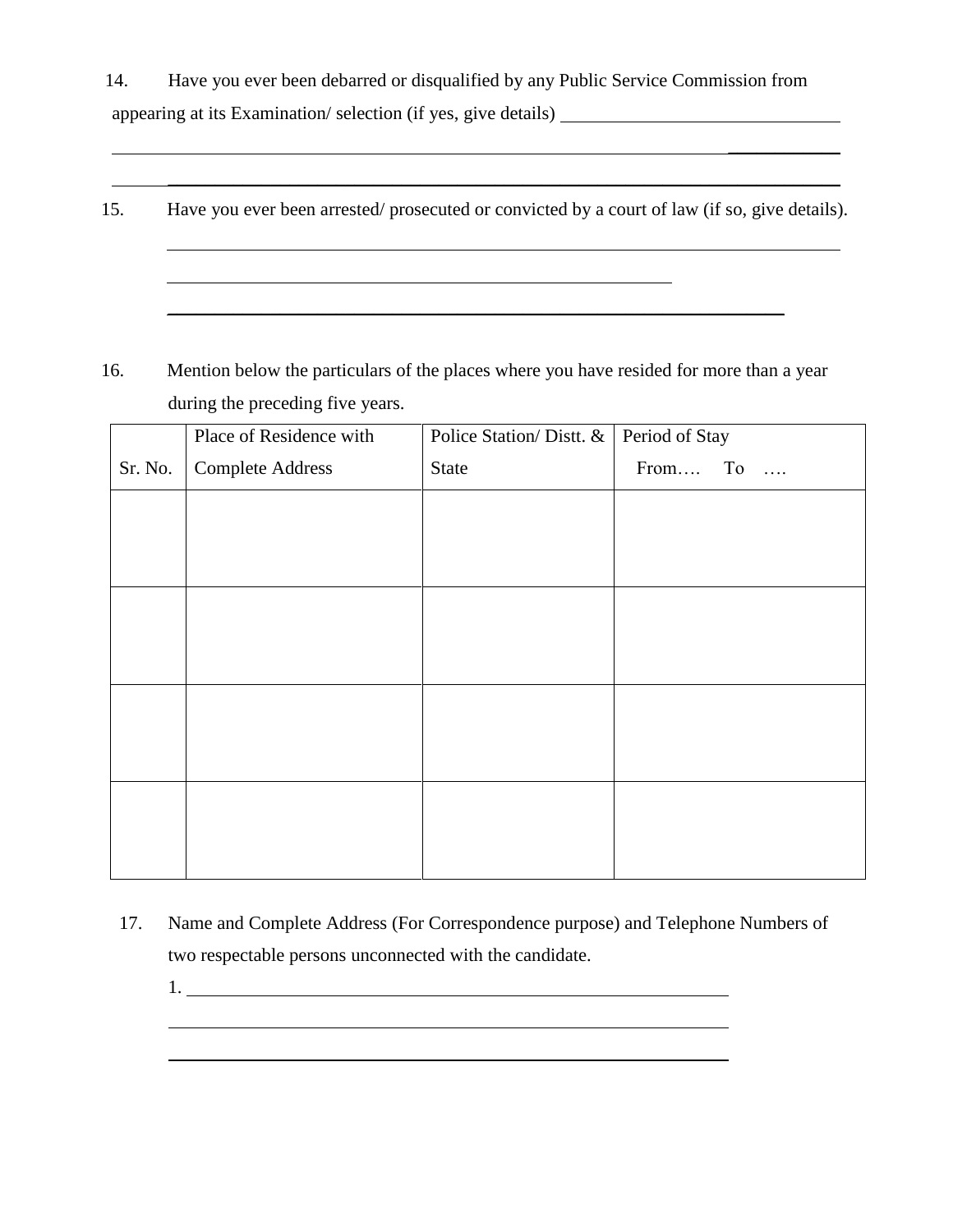|                                                                                                                                                                                                                                                                                                                                                                                                                                                                                                                             | 2.<br>,我们也不会有什么。""我们的人,我们也不会有什么?""我们的人,我们也不会有什么?""我们的人,我们也不会有什么?""我们的人,我们也不会有什么?""我们的人                                                                                                                                                                                                                                                                                                                                                                                                              |
|-----------------------------------------------------------------------------------------------------------------------------------------------------------------------------------------------------------------------------------------------------------------------------------------------------------------------------------------------------------------------------------------------------------------------------------------------------------------------------------------------------------------------------|-----------------------------------------------------------------------------------------------------------------------------------------------------------------------------------------------------------------------------------------------------------------------------------------------------------------------------------------------------------------------------------------------------------------------------------------------------------------------------------------------------|
|                                                                                                                                                                                                                                                                                                                                                                                                                                                                                                                             |                                                                                                                                                                                                                                                                                                                                                                                                                                                                                                     |
|                                                                                                                                                                                                                                                                                                                                                                                                                                                                                                                             | ,我们也不会有什么。""我们的人,我们也不会有什么?""我们的人,我们也不会有什么?""我们的人,我们也不会有什么?""我们的人,我们也不会有什么?""我们的人                                                                                                                                                                                                                                                                                                                                                                                                                    |
|                                                                                                                                                                                                                                                                                                                                                                                                                                                                                                                             | ,我们也不会有什么。""我们的人,我们也不会有什么?""我们的人,我们也不会有什么?""我们的人,我们也不会有什么?""我们的人,我们也不会有什么?""我们的人                                                                                                                                                                                                                                                                                                                                                                                                                    |
|                                                                                                                                                                                                                                                                                                                                                                                                                                                                                                                             |                                                                                                                                                                                                                                                                                                                                                                                                                                                                                                     |
| Particulars of Examination fees:                                                                                                                                                                                                                                                                                                                                                                                                                                                                                            |                                                                                                                                                                                                                                                                                                                                                                                                                                                                                                     |
|                                                                                                                                                                                                                                                                                                                                                                                                                                                                                                                             |                                                                                                                                                                                                                                                                                                                                                                                                                                                                                                     |
|                                                                                                                                                                                                                                                                                                                                                                                                                                                                                                                             | iii) Amount<br><u> 1990 - Andrea Station, amerikansk politiker (</u>                                                                                                                                                                                                                                                                                                                                                                                                                                |
|                                                                                                                                                                                                                                                                                                                                                                                                                                                                                                                             |                                                                                                                                                                                                                                                                                                                                                                                                                                                                                                     |
|                                                                                                                                                                                                                                                                                                                                                                                                                                                                                                                             |                                                                                                                                                                                                                                                                                                                                                                                                                                                                                                     |
|                                                                                                                                                                                                                                                                                                                                                                                                                                                                                                                             |                                                                                                                                                                                                                                                                                                                                                                                                                                                                                                     |
|                                                                                                                                                                                                                                                                                                                                                                                                                                                                                                                             | 2. $\frac{1}{2}$ $\frac{1}{2}$ $\frac{1}{2}$ $\frac{1}{2}$ $\frac{1}{2}$ $\frac{1}{2}$ $\frac{1}{2}$ $\frac{1}{2}$ $\frac{1}{2}$ $\frac{1}{2}$ $\frac{1}{2}$ $\frac{1}{2}$ $\frac{1}{2}$ $\frac{1}{2}$ $\frac{1}{2}$ $\frac{1}{2}$ $\frac{1}{2}$ $\frac{1}{2}$ $\frac{1}{2}$ $\frac{1}{2}$ $\frac{1}{2}$ $\frac{1}{2}$                                                                                                                                                                              |
|                                                                                                                                                                                                                                                                                                                                                                                                                                                                                                                             | $\begin{array}{c} \n4. \quad \textcolor{blue}{\textbf{12.12}} \quad \textcolor{blue}{\textbf{24.13}} \quad \textcolor{blue}{\textbf{25.13}} \quad \textcolor{blue}{\textbf{26.13}} \quad \textcolor{blue}{\textbf{27.13}} \quad \textcolor{blue}{\textbf{28.13}} \quad \textcolor{blue}{\textbf{29.13}} \quad \textcolor{blue}{\textbf{21.13}} \quad \textcolor{blue}{\textbf{21.13}} \quad \textcolor{blue}{\textbf{21.13}} \quad \textcolor{blue}{\textbf{21.13}} \quad \textcolor{blue}{\textbf$ |
| Details of Document Attached:<br>$\begin{tabular}{c} 1. & \begin{tabular}{@{}c@{}} \hline \multicolumn{3}{@{}c@{}} \multicolumn{3}{@{}c@{}} \multicolumn{3}{@{}c@{}} \multicolumn{3}{@{}c@{}} \multicolumn{3}{@{}c@{}} \multicolumn{3}{@{}c@{}} \multicolumn{3}{@{}c@{}} \multicolumn{3}{@{}c@{}} \multicolumn{3}{@{}c@{}} \multicolumn{3}{@{}c@{}} \multicolumn{3}{@{}c@{}} \multicolumn{3}{@{}c@{}} \multicolumn{3}{@{}c@{}} \multicolumn{3}{@{}c@{}} \multicolumn{3}{@{}c@$<br>$\begin{array}{c}\n3.\n\end{array}$<br>5. | $\begin{array}{c}\n6.\n\end{array}$                                                                                                                                                                                                                                                                                                                                                                                                                                                                 |

# **DECLARATION**

I hereby declare that the statements made in this application are true, complete and correct to the best of my knowledge and belief. I undertake that in the event of any information being found false and incorrect at any stage, my candidature is liable to be cancelled. I also solemnly declare that I do not suffer from any of the disqualification shown in advertisement.

**Place:**

# **Date: Signature of the Application**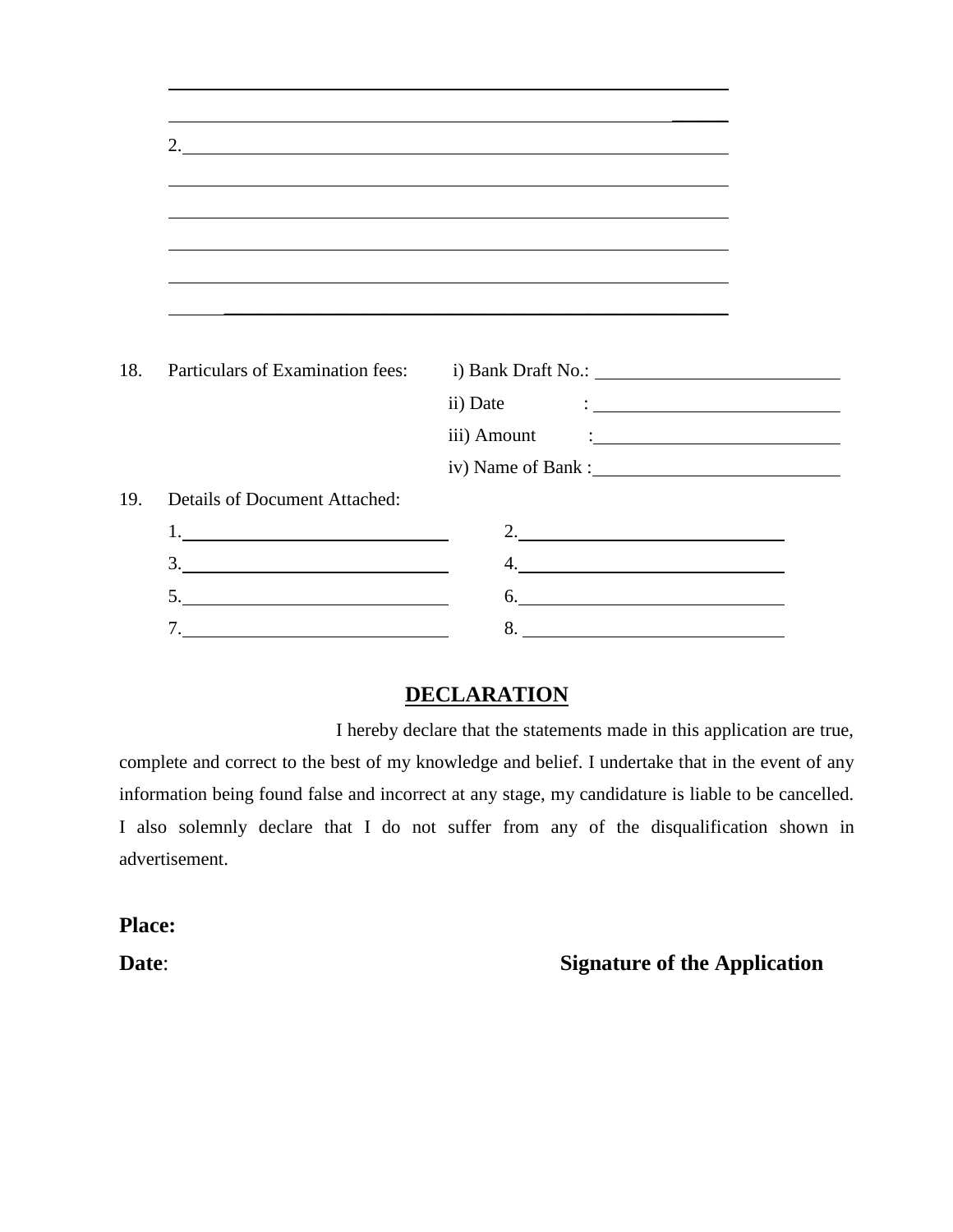# **INSTRUCTIONS TO CANDIDATES AS TO HOW TO APPLY FOR THE H.P.A.S. (MAIN) WRITTEN EXAMINATION-2018**

- 1. The candidates are required to visit at **htt[p/www.hppsc.hp.gov.in/hppsc](http://www.hp.gov.in/hppsc)** and [down](http://www.hp.gov.in/hppsc) load the application format
- 2. The detail of examination fee to be paid by the candidates is given below:-

#### a) **General category**

(including General Physically disabled, i.e. Orthopedically disabled, Deaf & Dumb, Hearing impaired/ W.F.F. of H.P./ Ex-Servicemen relieved from **Rs. 400/-** Defence Services on their own Request before completion of normal tenure and candidates of other states (including reserved category candidates of other states)

b) **S.C. / S.T. & OBC of H.P.** (including S.C. / S.T./ O.B.C. Ex-Servicemen of H.P relieved from Defence **Rs. 100/-** Services on their own requests before completion of normal tenure)

#### c) **Ex-Servicemen of H.P. (Ex-Servicemen, who are relieved from Defence Services after completion of normal tenure) / Blind of H.P./ Visually No Fee Impaired of H.P.**

d) Fees once paid will not be refunded.

Demand draft for examination fee may be prepared in favour of **Secretary, H.P.Public Service Commission, Nigam Vihar, Shimla-171002,** payable at Shimla

- 3. Paste your recent passport size photograph, duly signed by you on the space provided in the Application Form and send the same (along with bank draft) by Registered / Speed Post on or **before 09.08.2019** to **"The Secretary, H . P . P u b l i c Service Commission, Nigam Vihar, Shimla-171002".**The Application, complete in all respects can also be deposited in the office of H.P. Public Service Commission, in person. The Application from must be reached in the Commission office by **09.08.2019**
- 4. In service candidates are required to furnish No Objection Certificate from the respective employer. No such candidates who are employees of the Govt. shall be interviewed unless he / she brings N.O.C. from the concerned employer.
- 5. **Candidates of reserved categories of states other than H.P. shall be considered as General Category candidate provided they have deposited requisite fee as prescribed to General Category candidates i.e. Rs.400/-**
- 6. **Attested Copies of following documents are required to be attached with the application form:**
	- a) Matriculation certificate or its equivalent showing the date of birth.
	- b) Degree/ Detailed marks certificate(s) of essential educational qualification.
	- c) S.C./ S.T./ OBC/ WFF certificates must be on parental lineage on the proforma prescribed by the Government and issued by the competent authority of the concerned area of Himachal Pradesh.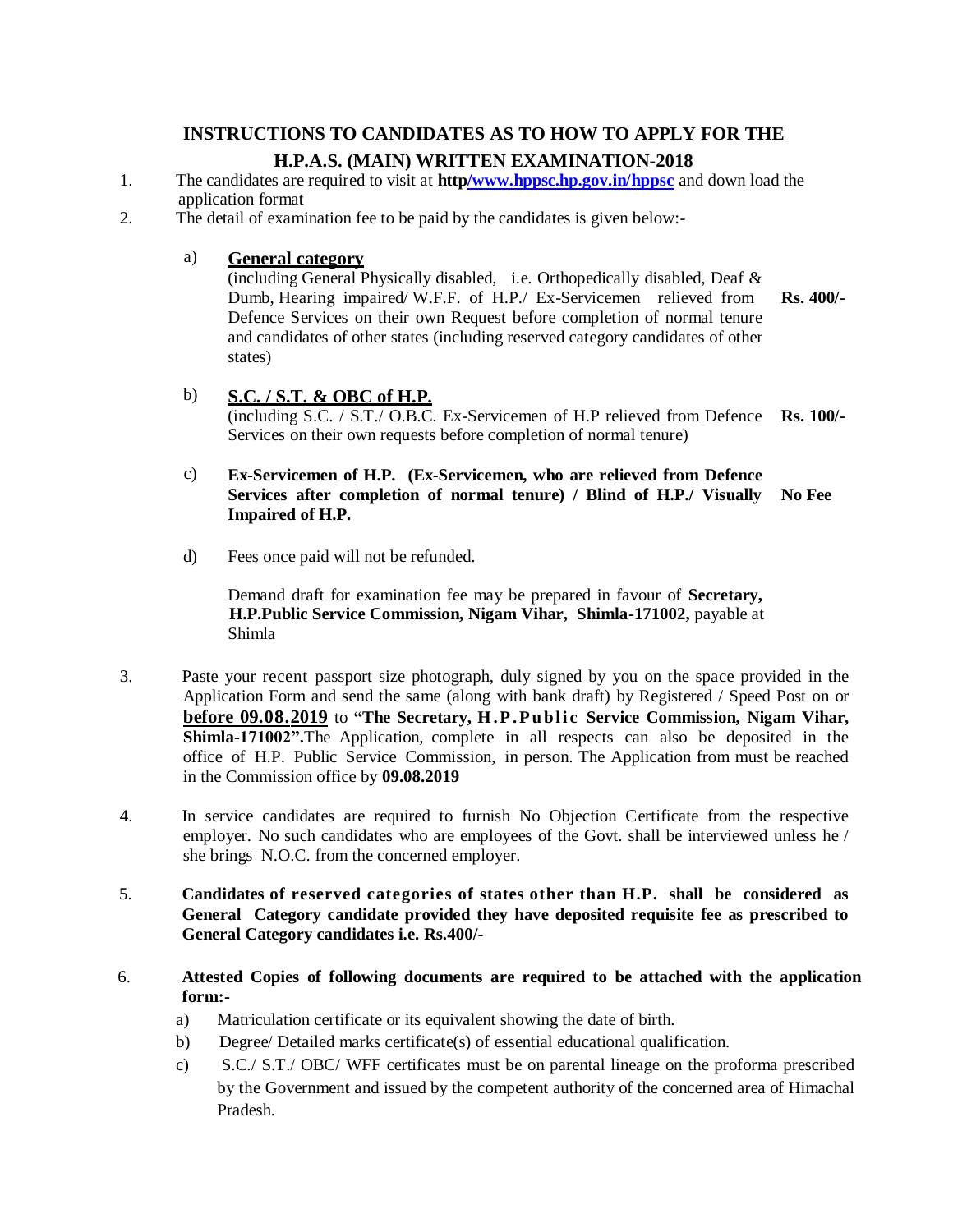**d) The candidates belonging to Ex-Servicemen category must submit Copy of their discharge/release certificate from the concerned competent authority.**

### **7. SCHEME OF EXAMINATION**

#### **RULES RELATING TO THE SUBJECTS AND STANDARDS OF THE COMPETITIVE EXAMIATI0N OF CANDIDATES FOR THE POST OF HIMACHAL PRADESH ADMINISTRATIVE SERVICE**

- 1 The examination shall include compulsory subjects and one optional subject.
- . 2 The candidate shall specify in his/her application form the optional subject he/she desire to take. He /She may intimate any change of his/her intention to the Secretary, Himachal Pradesh Public Service Commission not later than the last date prescribed for the receipt of Application. A candidate shall answer the Optional Paper in English or in Hindi as per his/her option.
- 3. No candidate shall be considered to have qualified the written examination unless he /she obtains atleast 40% marks in Compulsory Papers of Hindi and English and 45% marks in the aggregate (excluding compulsory papers of Hindi &English).
- 4 The total number of candidate to be called for interview/personality test on the basis of written examination, shall not exceed three (3) times the number of the vacancies notified for recruitment through that examination.

Provided that in case there is tie between or amongst the candidates on account of having obtained equal minimum qualifying marks on the basis of written examination, all such candidates obtaining equal minimum marks shall be called for the interview/personality test.

- 5. The marks obtained by the candidates in the main examination (written part as well as interview/personality test) shall determine their final ranking. Candidates will be allotted various services/posts keeping in view their ranks in the examination and the preference expressed by them for the various services and posts.
- 6. The compulsory and optional subjects and maximum marks fixed for each Subject shall be as shown in the statement below:-

| <b>1. COMPULSORY PAPERS</b> |                            |                      |
|-----------------------------|----------------------------|----------------------|
| Paper No.                   | Subject                    | <b>Maximum Marks</b> |
|                             | English                    | 100                  |
|                             | Hindi                      | 100                  |
| Ш                           | Essay                      | 100                  |
| IV                          | <b>General Studies-1</b>   | 200                  |
|                             | <b>General Studies-II</b>  | 200                  |
|                             | <b>General Studies-III</b> | 200                  |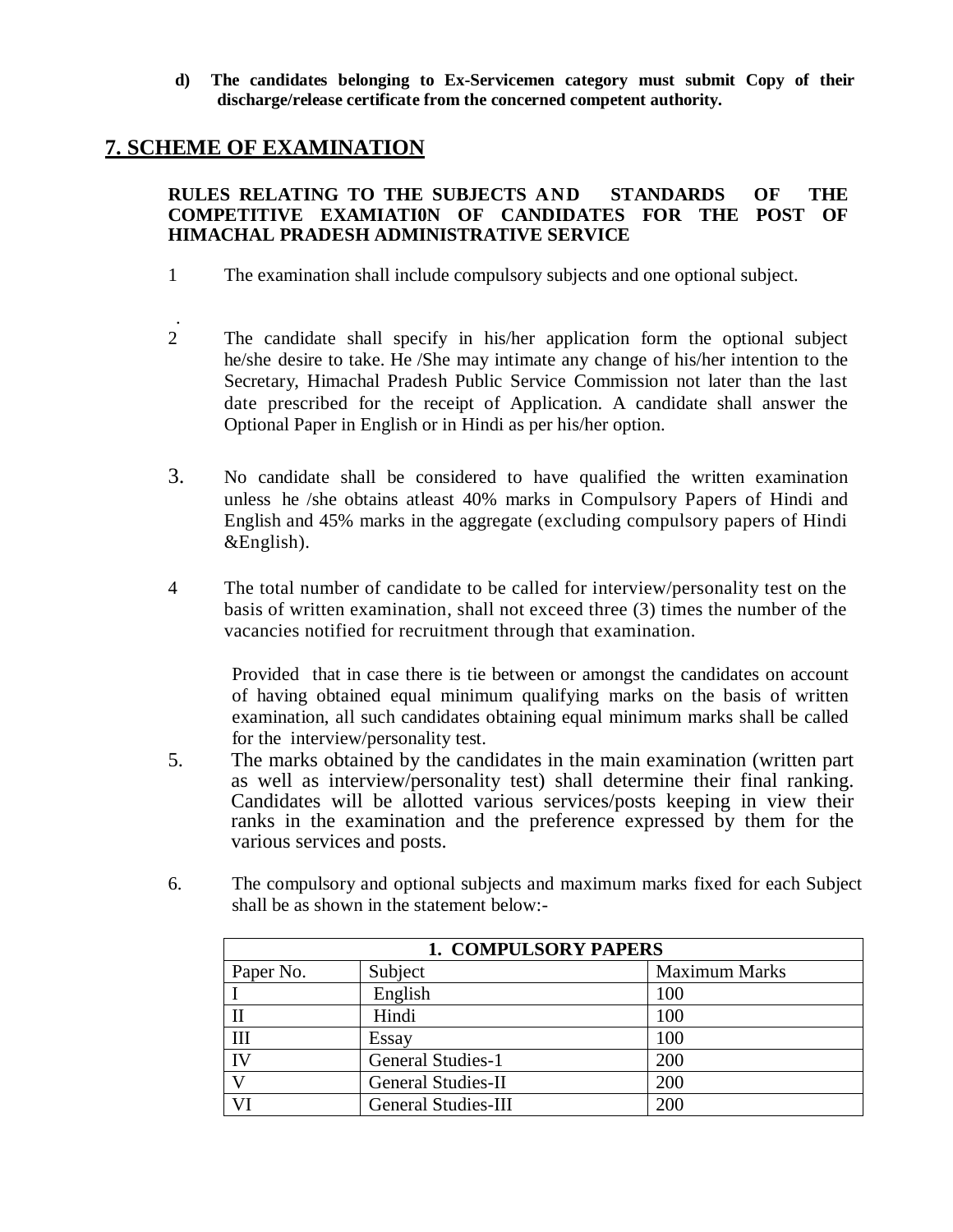| 2. OPTIONAL SUBJECT (ONE) |          |                      |
|---------------------------|----------|----------------------|
| Paper No                  | Subject  | <b>Maximum Marks</b> |
|                           | Paper-1  | 100                  |
|                           | Paper-II | 100                  |

#### **3. INTERVIEW/PERSONALITY TEST 150 MARKS**

The candidate will be interviewed by the Commission who will have before them a record of his career. He/She will be asked questions on matters of general interest. The object of the interview is to assess the personal suitability of the candidate for the services or service for which he/she has applied to the Commission.

The test is intended to judge the mental caliber of candidates. In broad terms, this is really an assessment of not only his intellectual qualities but also social traits and his/her interest in current affairs. Including the knowledge of customs, manners and dialects of Himachal Pradesh. Some of the qualities to be judged are mental alertness, critical powers of assimilation, care and logical exposition, balance of judgments, variety and depth of interest, ability for social cohesion and leadership, intellectual and moral integrity.

**Note :-**The marks obtained in the Compulsory Papers of English and Hindi will not be counted for overall ranking.

### 8. **The Optional Subjects for the Main Examination shall be as under:-**

|                             | <b>Indian History</b>                        |
|-----------------------------|----------------------------------------------|
| $\mathcal{D}_{\mathcal{L}}$ | Political Science and International Relation |
| 3                           | Mathematics                                  |
|                             | <b>Statistics</b>                            |
|                             | Economics                                    |
|                             | Commerce and Accountancy                     |
|                             | Chemistry                                    |
| 8                           | <b>Botany</b>                                |
| Q                           | Zoology                                      |
| 1 <sub>0</sub>              | Philosophy                                   |
| 11                          | Law                                          |
|                             | Sociology                                    |

# **OPTIONAL SUBJECTS**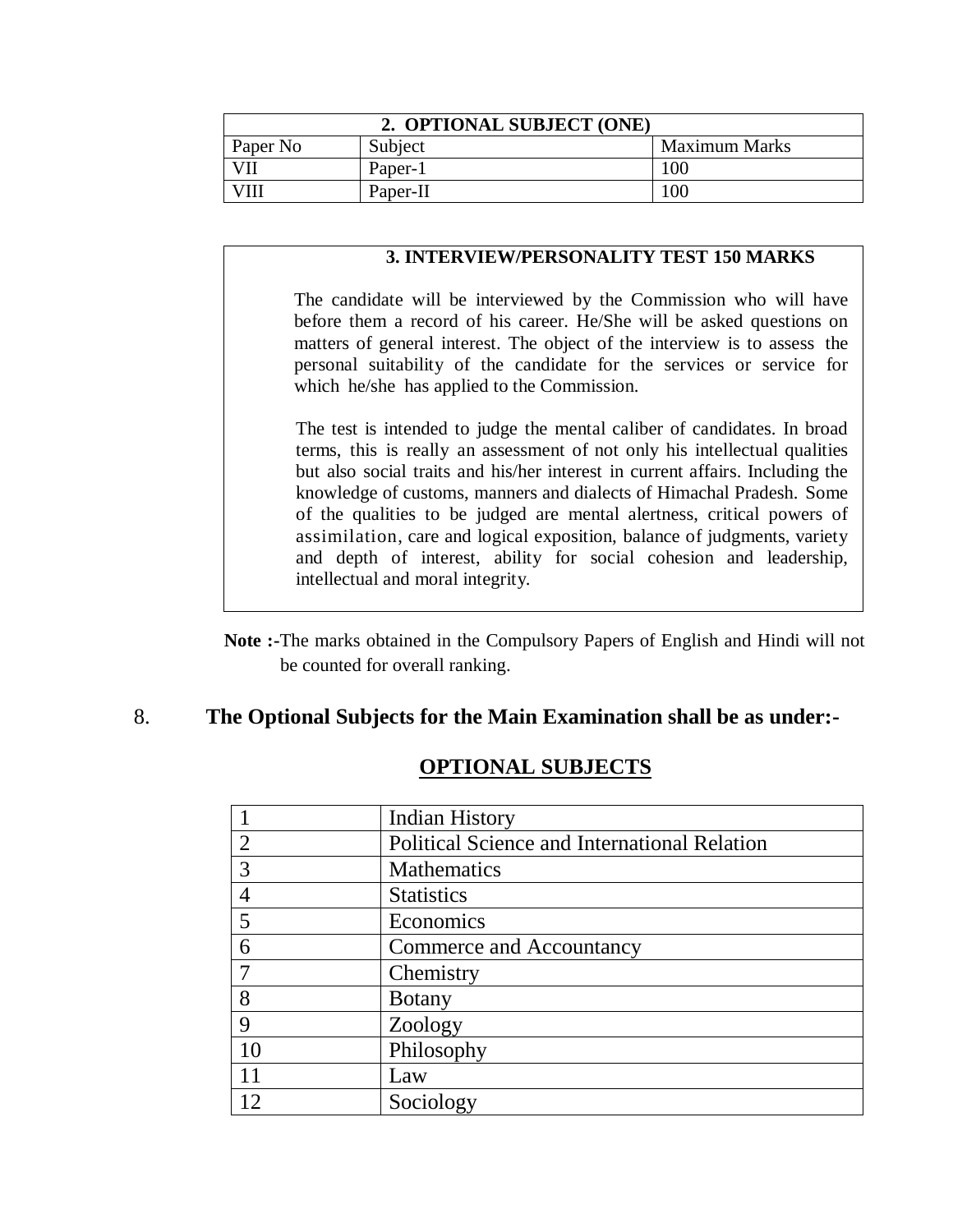| 13 | <b>Public Administration</b>            |
|----|-----------------------------------------|
| 14 | Management                              |
| 15 | Geography                               |
| 16 | Agriculture                             |
| 17 | <b>Mechanical Engineering</b>           |
| 18 | <b>Electrical Engineering</b>           |
| 19 | Civil Engineering                       |
| 20 | Hindi                                   |
| 21 | Sanskrit                                |
| 22 | Urdu                                    |
| 23 | <b>English Literature</b>               |
| 24 | Psychology                              |
| 25 | Geology                                 |
| 26 | Physics                                 |
| 27 | Animal Husbandry and Veterinary Science |
| 28 | Anthropology                            |
| 29 | Forestry                                |
| 30 | Horticulture                            |
| 31 | <b>Medical Science</b>                  |

- 9. The standards and contents of papers in general, (excluding compulsory papers of English and Hindi) shall be similar to those of the Degree level, i.e. B.A. or B.Sc. etc. Examination of a recognized University. The Standards and Contents of compulsory papers of English and Hindi shall be of 10+2 level.
- 10. All papers shall be of three hours duration.
- 11. Knowledge of customs, manners and dialects of Himachal Pradesh and suitability for appointment in peculiar conditions prevailing in Himachal Pradesh shall be considered as "desirable qualifications".
- 12. The marks obtained in the Compulsory Papers of English and Hindi will not be counted for overall ranking though it would be necessary to obtain 40% marks in each of these papers to qualify.
- 13. Marks and ranking will be decided on the basis of marks obtained in all other compulsory and optional papers (excluding marks of English and Hindi Papers of Compulsory Papers)
- 14. Credit will be given for good English/Hindi including orderly, effective and exact expression combined with the economy of words, in all subjects of the examination.
- 15. The names of candidates who are called for Interview/ Personality test shall be arranged in order of merit on the basis of the aggregate marks obtained in the examination.